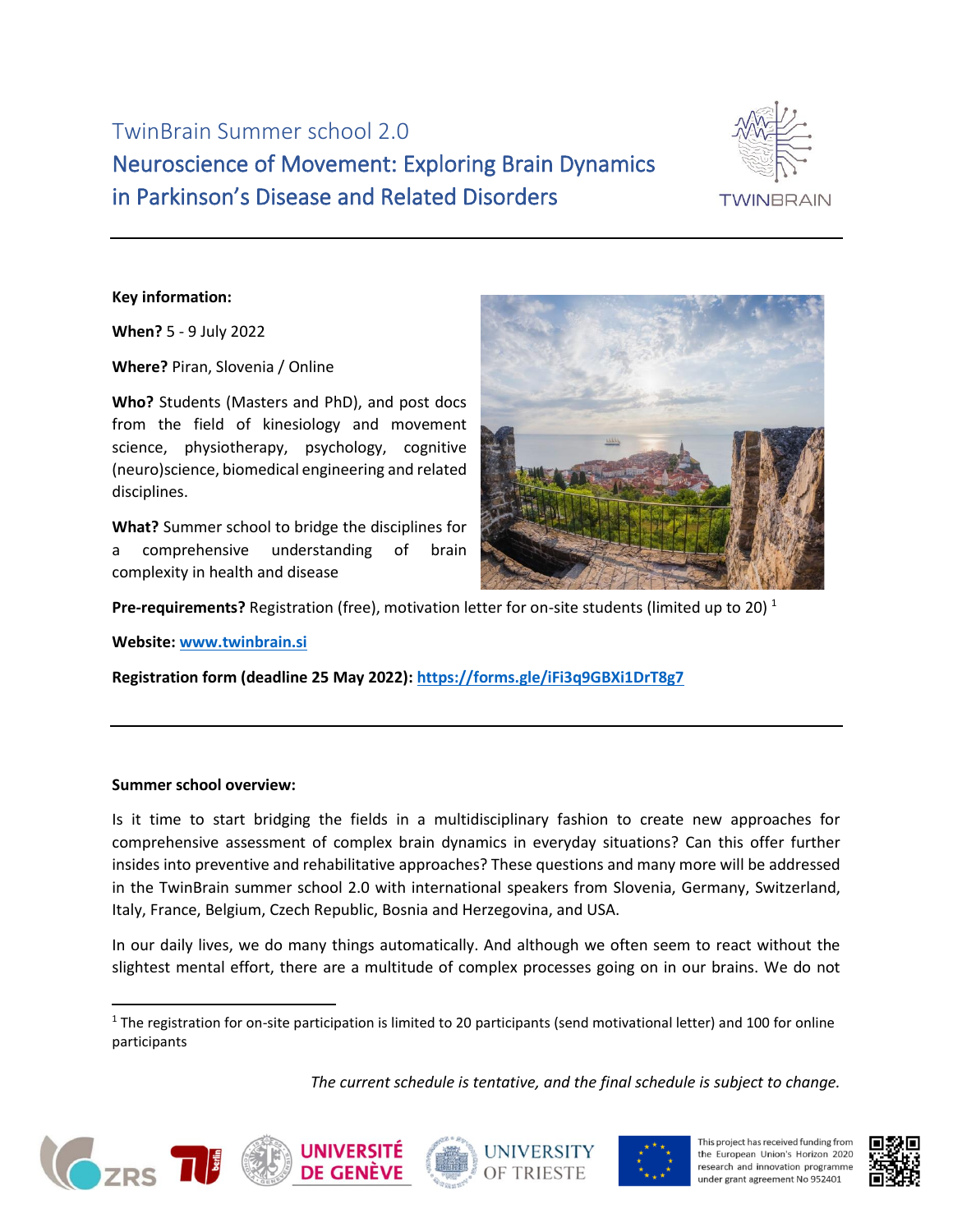realize how difficult the task is until we (re)learn a particular cognitive-motor task, such as keeping our balance on skis or while surfing or even grasping a spoon after a stroke. On the other hand, we know of several neurodegenerative diseases that are progressive and prevent the smooth performance of everyday tasks. James Parkinson already recognized that progressive Parkinson's disease (PD) is associated with debilitating features of postural instability and gait difficulties (PIGD) such as falls and freezing of gait. PD initially causes physical symptoms. Later, problems with cognitive function, including forgetfulness and difficulty concentrating, may occur. As the disease worsens over time, many people develop dementia. In the current summer school, we will have an international team of experts covering the latest discoveries to the topics and offering an insight into how brain imaging technology might contribute to understanding brain function and disease development. Recent advancements in wireless and wearable technologies allow us to take a step further into real life. Therefore, the latest developments in the Mobile Brain/Body Imaging (MoBI) approach will be presented.

Students (mainly PhD students and post-docs) will have the unique opportunity to attend a 5-day summer school with five different but interconnected modules. Moreover, the networking opportunities and the informal part will certainly open new avenues for future research in the field of neuroscience of movement. The brain is indeed an amazing organ, the most complex according to itself (YourBrain et al., 2022).

## **Teaching Methods:**

The TwinBrain Summer School will be a hybrid between on-site and online students. Teaching methods will include a mix of theoretical lectures, hands-on sessions, and discussions. There will be a topic moderator for each module and full IT support. Each module will conclude with a final quiz.

### **Learning Outcomes:**

Upon successful completion of the summer school modules, participants will:

- Know insides how the brain controls movement
- Understand the interaction between cognition and motor control
- Have an overview of clinical assessments and new biomarkers of neurodegenerative diseases
- Have an overview of state-of-the-art methodologies to study the brain/body interactions
- Have an overview of the most effective countermeasures for fall prevention, injuries, and rehabilitation
- understand the importance of interdisciplinarities
- Be able to critically appraise, evaluate and discuss

# **Key literature:**

*Provided by each speaker prior to the summer school initiation*

*The current schedule is tentative, and the final schedule is subject to change.*









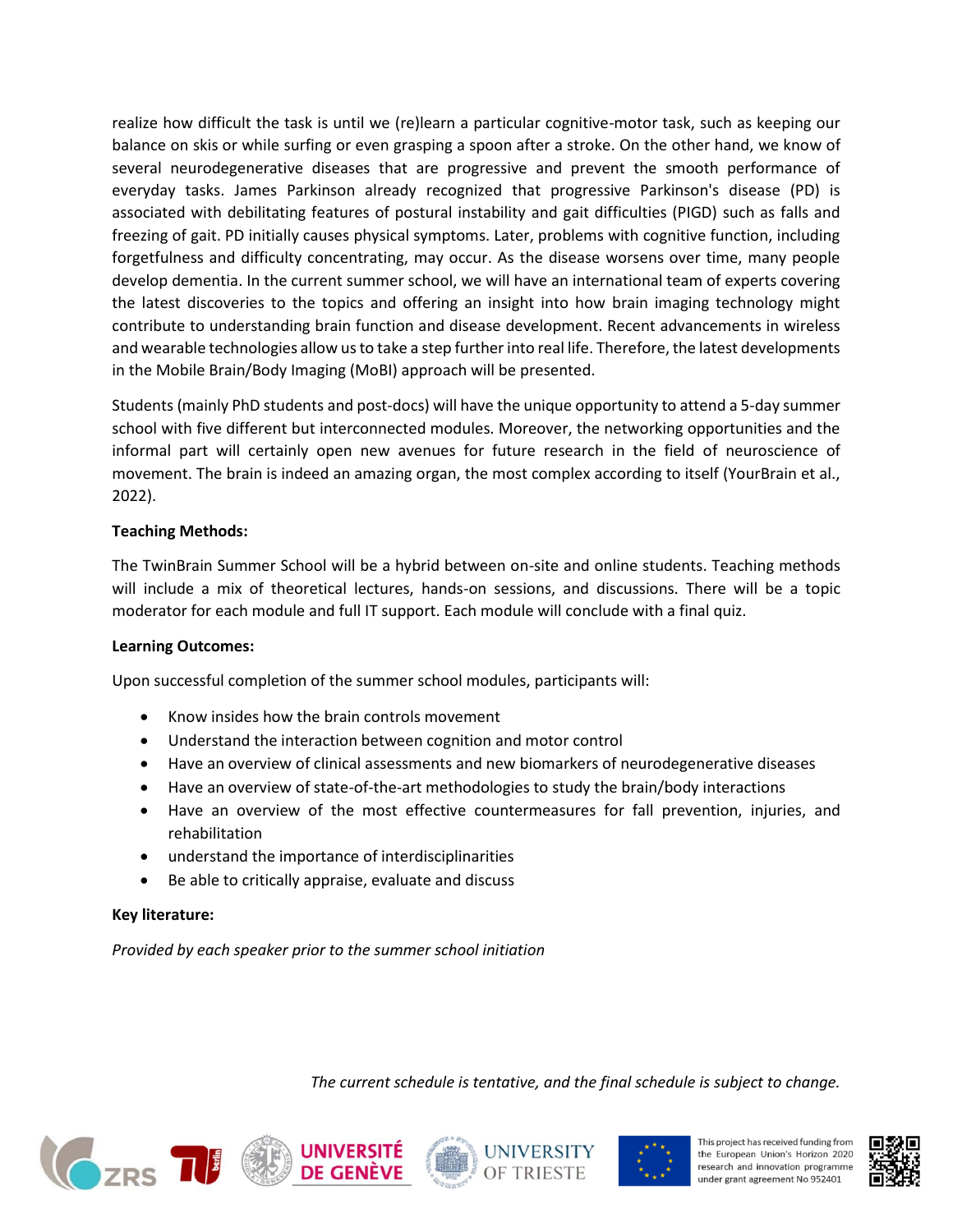#### **Summer school program**

Times according to CEST (Central European Summer Time)

### **Monday 4 July 2022**

| $2:00 - 4:00 \text{ PM}$ | Registration                                   |
|--------------------------|------------------------------------------------|
| $4:00 - 5:30 \text{ PM}$ | Ice-breaking activities: Saša Pišot (Slovenia) |
| $6:30 - 8:00 \text{ PM}$ | Welcome drink                                  |

## **Tuesday 5 July 2022 – Module 1: Mobile Brain/Body Imaging (MoBI) – linking human behavior with brain responses (Moderators: Claudia Voelcker-Rehage, Uroš Marušič & Klaus Gramann)**

| $8:00 - 9:00$ AM         | Registration (on-site students) and ZOOM log in (online students)                                                           |
|--------------------------|-----------------------------------------------------------------------------------------------------------------------------|
| $9:00 - 9:15$ AM         | Welcome note & summer school opening: Uroš Marušič (Slovenia) & Klaus<br>Gramann (Germany)                                  |
| $9:15 - 9:45$ AM         | Neuroscience of Movement: Exploring Brain Dynamics in Parkinson's Disease and<br>Related Disorders: Uroš Marušič (Slovenia) |
| $9:45 - 11:15$ AM        | Linking human behavior with brain responses using Mobile Brain/Body Imaging:<br>Klaus Gramann (Germany)                     |
|                          | Hands-on: Demonstration of mobile EEG: Anna Wunderlich (Germany)                                                            |
| $11:15 - 11:30$ AM       | Coffee break                                                                                                                |
| 11:30 - 12:30 PM         | Variability in motor performance: Claudia Voelcker-Rehage (Germany)                                                         |
| 12:30 - 2:00 PM          | Lunch break                                                                                                                 |
| $2:00 - 3:30$ PM         | Measuring neuronal correlates of walking using fNIRS: Robert Stojan (Germany)                                               |
| $6:30 - 8:00 \text{ PM}$ | Keynote lecture: "A walk through a century of Alzheimer's disease diagnosis and                                             |

treatment": Bruno Giordani (USA)

*The current schedule is tentative, and the final schedule is subject to change.*









This project has received funding from the European Union's Horizon 2020 research and innovation programme under grant agreement No 952401

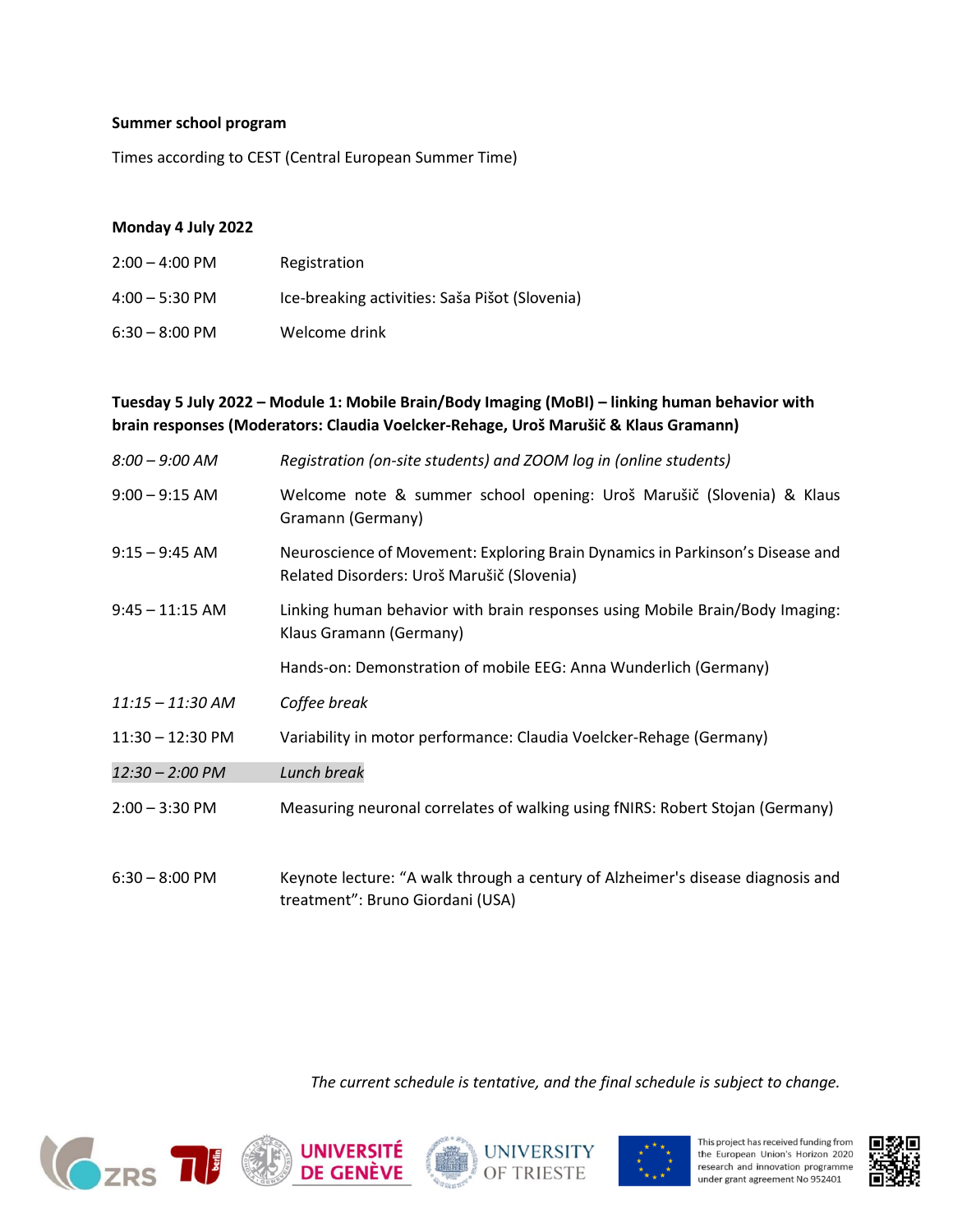# **Wednesday 6 July 2022 – Module 2: Biomarkers of cognitive decline and dementia (Moderator: Bruno Giordani)**

| $8:45 - 9:00$ AM           | Registration (on-site students) and ZOOM log in (online students)                                                                    |
|----------------------------|--------------------------------------------------------------------------------------------------------------------------------------|
| $9:00 - 10:00$ AM          | Biomarkers of neurodegenerative diseases: Martin Rakuša (Slovenia)                                                                   |
| $10:00 - 11:15$ AM         | Cortical biomarkers for detecting cognitive decline and dementia: Voyko Kavcic<br>(USA)                                              |
| $11:15 - 11:30$ AM         | Coffee break                                                                                                                         |
| $11:30 - 12:30 \text{ PM}$ | Comparing the brain of a healthy elderly person with mild cognitive impairment:<br>A mathematical perspective: Rok Požar (Slovenia)  |
| 12:30 - 2:00 PM            | Lunch break                                                                                                                          |
| $2:00 - 3:30$ PM           | Development of scalable and non-invasive diagnostic tools for mild cognitive<br>impairment and dementia: Jurij Dreo (Slovenia/Malta) |
|                            | Hands-on: Demonstration of mild cognitive impairment screening using EEG                                                             |

## **Thursday 7 July 2022 – Module 3: Neuroplasticity after injury and neurorehabilitation: Bio- and neurofeedback technologies (Moderator: Bart Roelands)**

| $8:45 - 9:00$ AM           | Registration (on-site students) and ZOOM log in (online students)                                      |
|----------------------------|--------------------------------------------------------------------------------------------------------|
| $9:00 - 10:00$ AM          | Cortical adaptations after musculoskeletal injuries: Florian Giesche (Germany)                         |
| $10:15 - 11:15$ AM         | Physical and Mental Fatigue: from the fundaments to the application: Bart<br>Roelands (Belgium)        |
| $11:15 - 11:30$ AM         | Coffee break                                                                                           |
| $11:30 - 12:30 \text{ PM}$ | Application of biofeedback/neurofeedback technology: Duško Lepir (Bosnia and<br>Herzegovina)           |
| 12:30 - 1:30 PM            | Lunch break                                                                                            |
| $1:30 - 3:00 \text{ PM}$   | Hands-on: Application of biofeedback/neurofeedback technology: Duško Lepir<br>(Bosnia and Herzegovina) |

*The current schedule is tentative, and the final schedule is subject to change.*









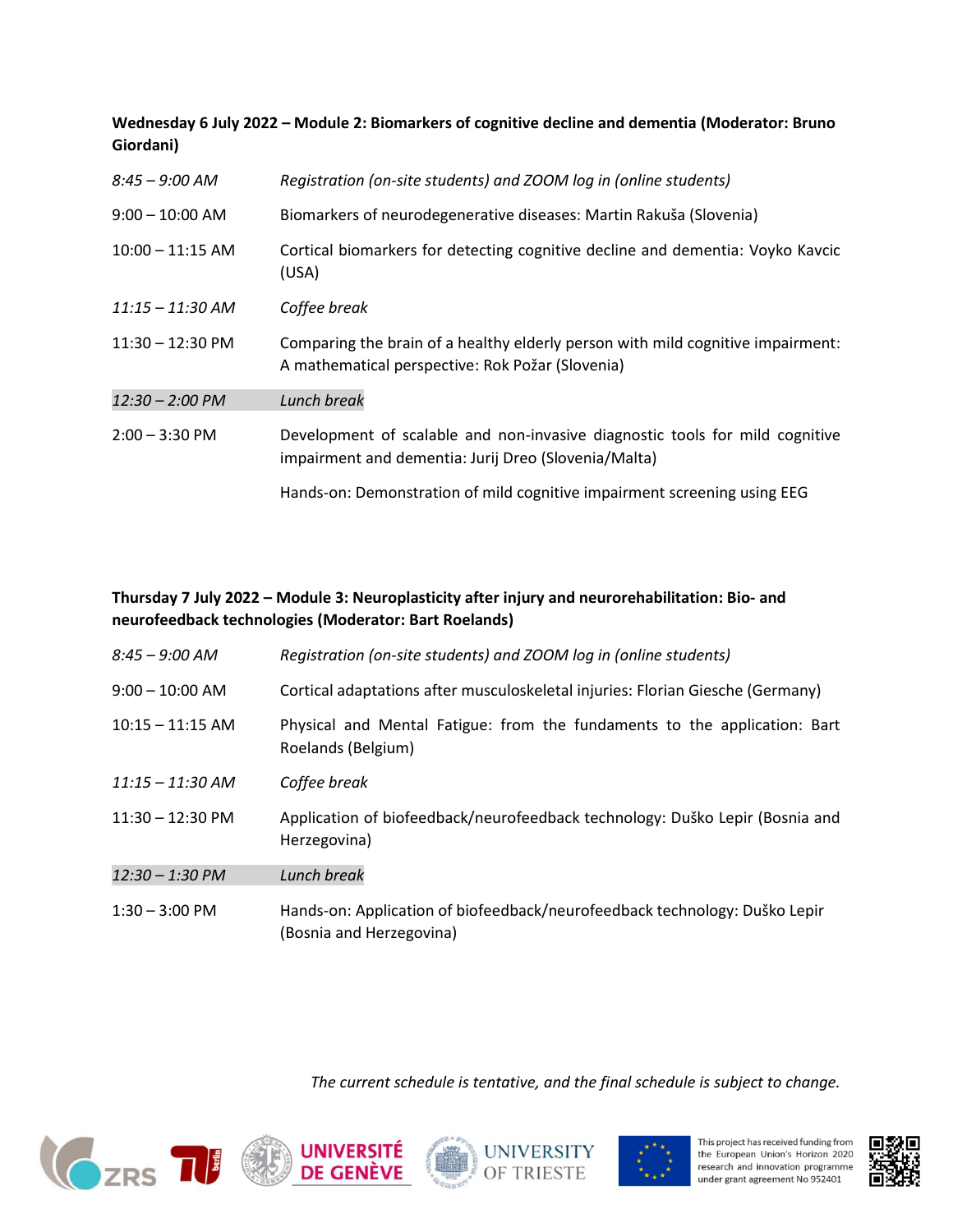# **Friday 8 July 2022 – Module 4: Multisensory integration and attention in aging and disease (Moderator: Jeannette Mahoney)**

| $8:45 - 9:00$ AM           | Registration (on-site students) and ZOOM log in (online students)                                                                  |
|----------------------------|------------------------------------------------------------------------------------------------------------------------------------|
| $9:00 - 10:30$ AM          | Attentional focus and motor learning - from theory to hands-on: Reza<br>Abdollahipour (Czechia)                                    |
| $10:30 - 10:45$ AM         | Coffee break                                                                                                                       |
| $10:45 - 12:15 \text{ PM}$ | Virtual reality research – assessing speed of processing: Darko Katović (Croatia)                                                  |
|                            | Hands-on: Demonstration of VR assessment tool                                                                                      |
| $12:15 - 1:45$ PM          | Lunch break                                                                                                                        |
| $1:45 - 3:15$ PM           | Multisensory integration in healthy and pathological aging: Links to cognitive<br>and motor functioning: Jeannette R Mahoney (USA) |
|                            | Hands-on: Demonstration of mobile-based clinical multisensory assessment tool                                                      |

# **Saturday 9 July 2022 – Module 5: Exercise and the brain in health and disease (Moderator: Kevin De Pauw)**

| $8:45 - 9:00$ AM           | Registration (on-site students) and ZOOM log in (online students)                                                                  |
|----------------------------|------------------------------------------------------------------------------------------------------------------------------------|
| $9:00 - 10:30$ AM          | Analyzing motor performance data – different variability measures: Julian<br>Rudisch (Germany)                                     |
| $10:30 - 10:45$ AM         | Coffee break                                                                                                                       |
| $10:45 - 11:45$ AM         | Biosignal-based brain-controlled devices: applications in neurorobotics: Kevin De<br>Pauw (Belgium)                                |
| $11:45 - 12:30 \text{ PM}$ | Implementation of neuroscientific research results into clinical practice: Paolo<br>Manganotti (Italy)                             |
| 12:30 - 2:00 PM            | Lunch break                                                                                                                        |
| $2:00 - 3:00 \text{ PM}$   | Preparing to move - contribution of anticipatory brain activities in healthy and<br>clinical populations: Valentina Bianco (Italy) |
| $3:15 - 3:30$ PM           | Closing: Uroš Marušič (Slovenia), Klaus Gramann (Germany), Paolo Manganotti<br>(Italy)                                             |

*The current schedule is tentative, and the final schedule is subject to change.*